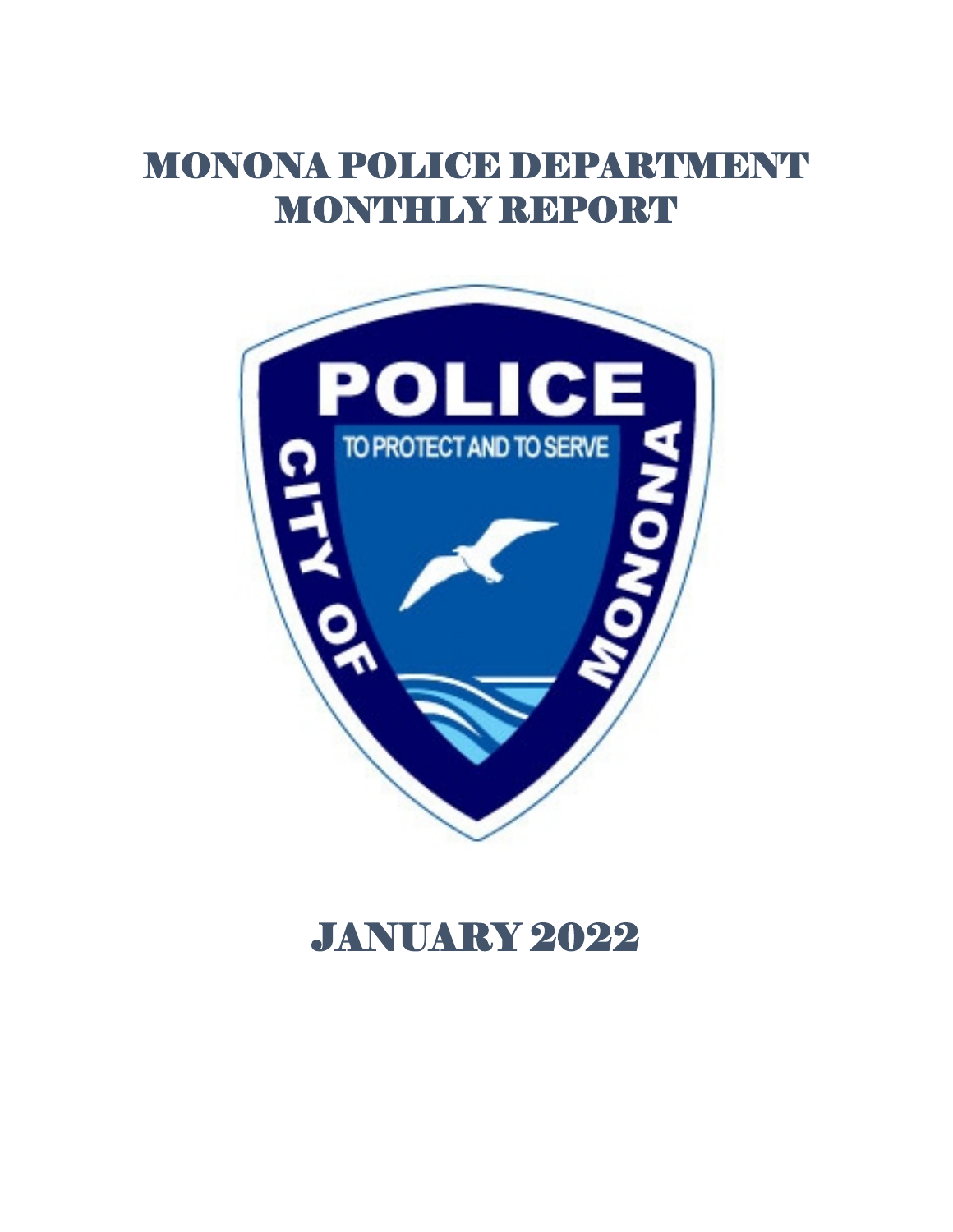### **OPERATIONS DIVISION**

In January of 2022, the Operations Division handled 19 vehicle crashes and issued 75 traffic warnings, 64 traffic citations, and 17 parking tickets. Our calls total for January was 921 calls for service.

## **Training**

14 Officers attended the January training consortium in-service (the remainder will be attending in March). This in-service included Firearms training and DAAT scenarios involving officer override.

Officer Hoffman and K9 Jakko attended a month long K9 training in January at Jessiffany Canine Services in Iron Ridge, Wisconsin.

Officer Ribeiro began her field training. This 16-week program gives on the job training working alongside specially selected and trained experienced officers demonstrating how to apply academy training in real life situations and teaching the Monona policies, procedures and processes.

Officer Gunsolus began the Wisconsin Police Academy at Blackhawk Technical College. This runs January18th through May  $20<sup>th</sup>$ , 2022.

## **Security Checks**

Officers performed 27 security checks in the month of January. A security check is when an Officer goes into a business and walks around to meet with staff to discuss any problems that the businesses are aware of. This also serves as a deterrent for theft. For the overnight shift, this entails checking the perimeter of the business and pulling on doors to make sure the businesses are secure.

## **Retail Thefts**

There were 24 retail theft cases in January, down quite a few from the 34 cases in December. Around 40 cases are typical in a month. These cases can be time consuming if the suspect flees and follow-up outside the City is necessary.

## **Use of Force Incidents**

On January  $6<sup>th</sup>$ , 2022, at 6:43 p.m. officers were dispatched to an apartment on East Gate Rd for a domestic disturbance. Upon arrival, the sole resident of the apartment gave consent for police to enter and remove the male. The male refused to exit the bedroom and after multiple verbal requests failed, an officer forced entry. The male was holding a butterfly knife, which one officer knocked out of his hand. The male was safely taken into custody. (MO22-00137) M/W 53 years old.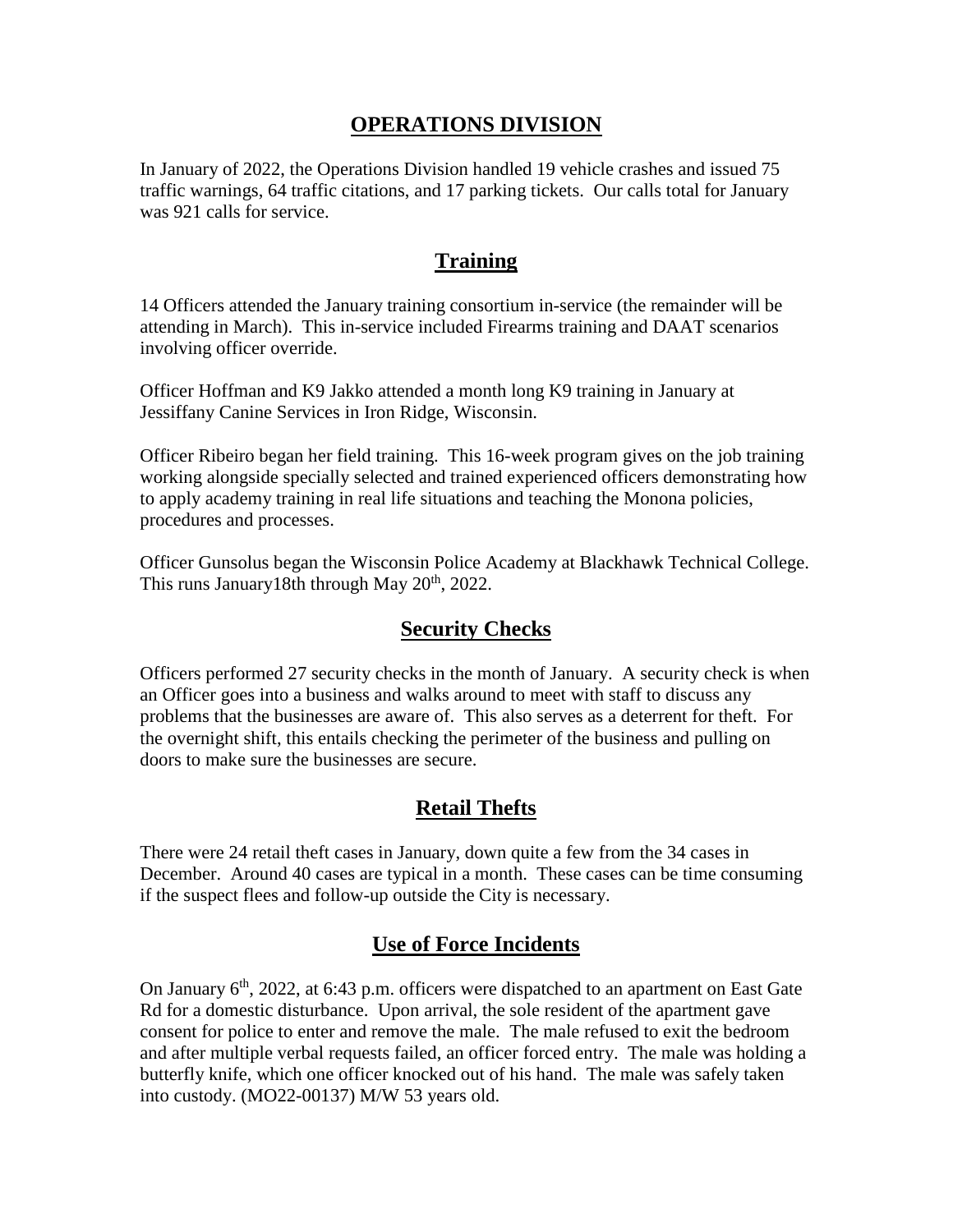On January 21<sup>st</sup>, 2022, at 5:12 p.m. an officer was checking a residential area for a retail theft suspect when he observed a van abruptly take off from the area. Suspecting this vehicle contained the retail theft suspect, the officer followed. The vehicle was registered to a revoked driver. A traffic stop was made, and the driver stopped then fled on foot. The pursuing officer directed additional officers to the suspect. Due to the unknown threat, the officer drew his service weapon, pointing it at the suspect until his hands could be observed to be empty. He was then taken into custody. One pound of marijuana was located in the vehicle. The male was arrested for resisting arrest, and drug charges were forwarded to the District Attorney's Office. (MO22-00585) M/B 33 years old.

On January 31<sup>st</sup>, 2022, at 4:46 a.m., officers assisted Dane County Sheriff's Deputies in pursuit of a stolen vehicle towards Monona. The vehicle struck a tire deflation device placed by another agency and our officer responded to assist in stopping the vehicle. The vehicle jumped a curb and struck a fence just before the Monona city limits. No one exited the vehicle once the vehicle was stopped, so a high risk stop was performed with firearms pointed at the truck. The driver yelled out that he had a gun and would use it if anyone approached. Deputies negotiated with the driver until he ultimately peacefully surrendered. (MO22-00896) M/W 16 years old

### **Citizen Complaints**

There were no formal citizen complaints in January.

#### **1st Shift Monthly Report** (Highlighted events)

On January  $17<sup>th</sup>$ , 2022, at 9:30 p.m. officers were sent to a domestic dispute where an individual was trying to kick in the door. Upon arrival the subject was found sitting in a car. Officers interviewed the caller and learned that the subject had broken the door jam and door hinges. The male refused to give a statement and when told he was under arrest based on probable cause, he resisted pulling away from both officers and clenching his fist while arguing that he was not going anywhere. An electronic control device was deployed and the subject eventually was taken into custody without further incident. He was conveyed Dane County Jail on a charge of domestic-related disorderly conduct, criminal damage to property, and resisting arrest. (MO22-00494)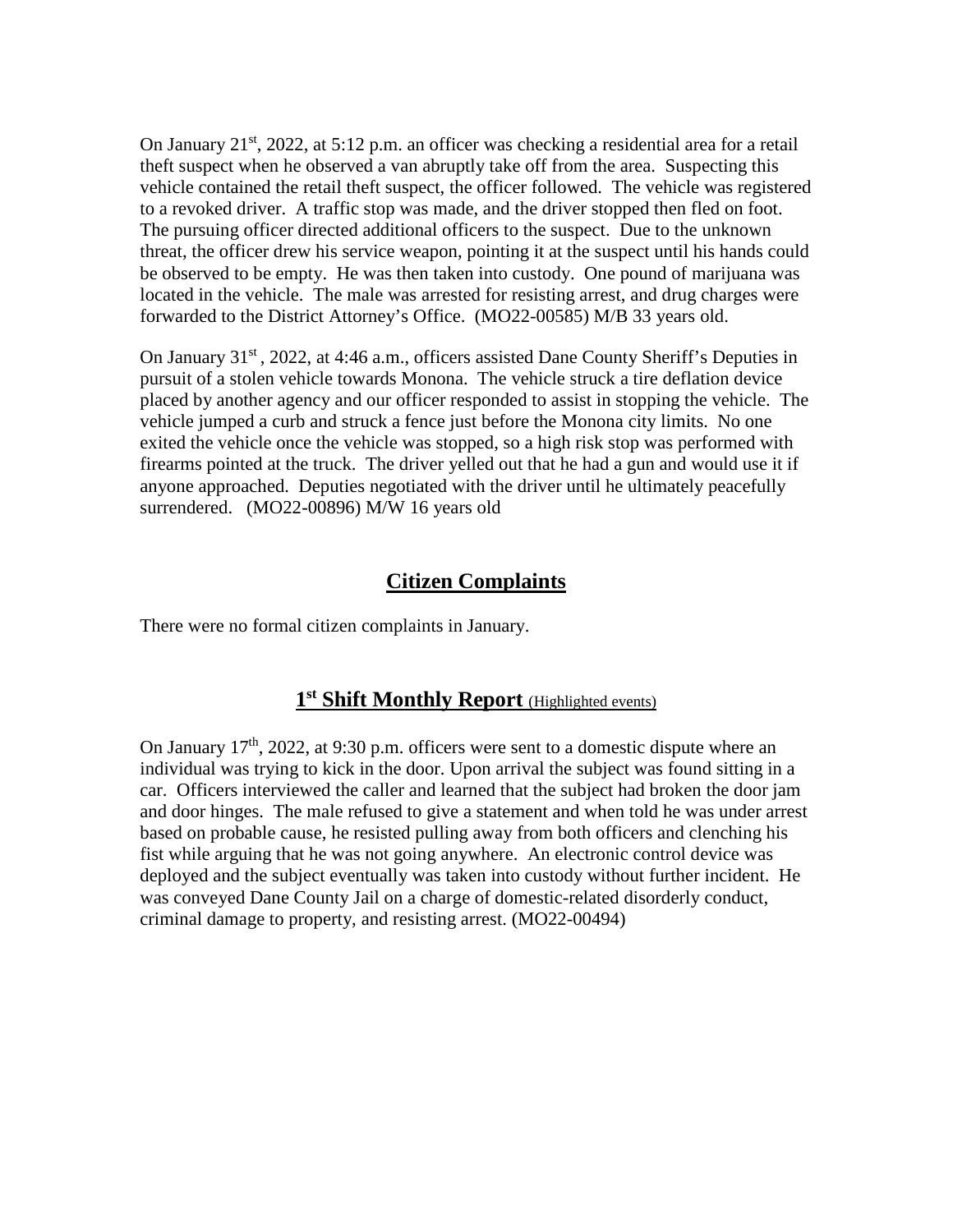## **Officer Overtime Analysis**

| 2022                                                 | <b>JAN</b><br><b>Hrs</b> | <b>TOTAL</b><br><b>HRS</b><br>To<br>Date | <b>APPROX</b><br><b>COST</b><br>To Date |
|------------------------------------------------------|--------------------------|------------------------------------------|-----------------------------------------|
| TRAINING CONSORTIUM (In-Service)                     | 56                       | 56                                       | \$3,210                                 |
| TRAINING CONSORTIUM (Instructors for In-Service)     | 13                       | 13                                       | \$745                                   |
| OTHER REQUIRED TRAINING (ECIR/Radar/CPR/K9)          | 4.75                     | 4.75                                     | \$272                                   |
| OPTIONAL OFFICER TRAINING                            |                          | 0                                        | \$0                                     |
| <b>SICK LEAVE Coverage</b>                           | 92                       | 92                                       | \$5,273                                 |
| <b>VACATION Coverage</b>                             |                          | 0                                        | \$0                                     |
| <b>FLOATING HOLIDAY Coverage</b>                     |                          | 0                                        | \$0                                     |
| FMLA Coverage (Work injury, baby leave, etc)         |                          | 0                                        | \$0                                     |
|                                                      |                          |                                          |                                         |
| <b>COURT</b>                                         | 13                       | 13                                       | \$745                                   |
|                                                      |                          |                                          |                                         |
| LATE/EARLY CALL or SERIOUS INCIDENT                  | 7                        | 7                                        | \$401                                   |
| Special Event (Meeting, Parade, Festival, Drug Work) | 16.25                    | 16.25                                    | \$931                                   |
| Mental Health Case                                   | 8                        | 8                                        | \$459                                   |
|                                                      |                          |                                          |                                         |
| Officer Dispatch Coverage                            |                          | 0                                        | \$0                                     |
|                                                      |                          |                                          |                                         |
| MG High School OT (Reimbursed)                       | 0.75                     | 0.75                                     | \$43                                    |
| <b>TRAFFIC GRANT (Reimbursed)</b>                    | 16                       | 16                                       | \$917                                   |
| <b>TASK FORCE (Reimbursed)</b>                       |                          | 0                                        | \$0                                     |
|                                                      |                          |                                          |                                         |
| <b>TOTAL HRS</b>                                     | 226.75                   | 226.75                                   |                                         |
| Expense Per Month @ average OT rate \$55.63 / HR     | \$12,614                 |                                          | \$12,997                                |

Lieutenant Curtis Wiegel is the Operations Commander and 1<sup>st</sup> shift patrol supervisor. He can be reached at <u>cwiegel@ci.monona.wi.us</u>.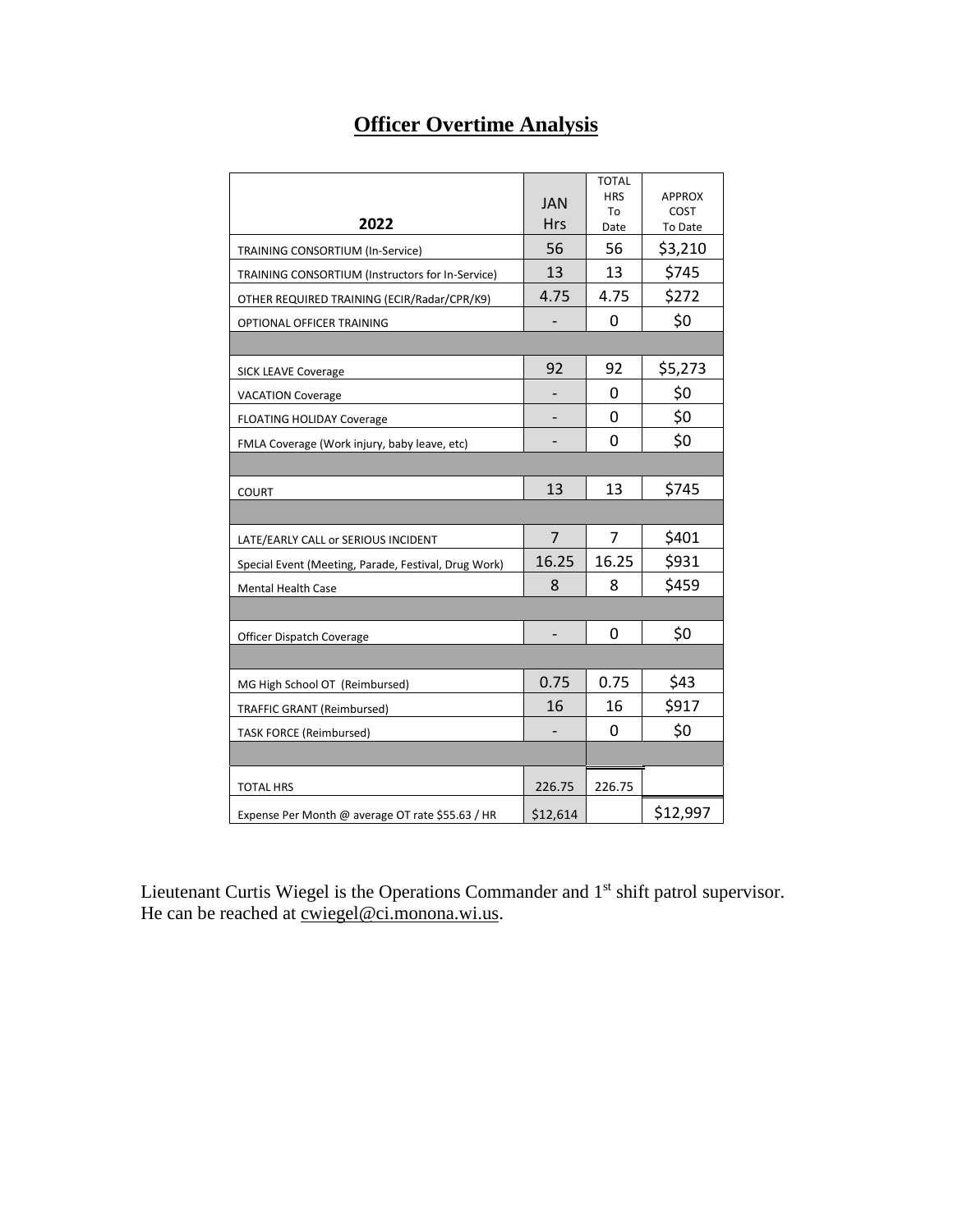#### **2nd Shift Monthly Report** (Highlighted events)

Here is the second shift activity report for the month of January. Officers conducted 54 traffic stops. We handled 15 Retail Thefts, 14 crashes and had one OWI arrest.

The following are some of the cases second shift handled this month.

On January  $16<sup>th</sup>$ , 2022, officers responded to the 100 block of West Broadway for a report of a stolen vehicle. Officers arrived on scene and made contact with the reporting party. Officers learned that the victim had started their vehicle and left it running to warm up while finishing work. The vehicle was left unattended for about five minutes.

On January 23rd, 2022, officers responded to Sylvan Lane for a vehicle crash. During the investigation Officers learned that the crash actually happened in the 5400 block of Monona Drive, but one of the vehicles failed to stop. The victim followed that vehicle and it got stuck on a snowbank on Sylvan. In speaking with the driver it was determined that the operator had been drinking. The driver was arrested for  $4<sup>th</sup>$  Offense OWI and also issued citations in reference to the crash.

Sergeant Jeremy Winge is the 2nd shift patrol supervisor and can be contacted at: [jwinge@ci.monona.wi.us.](mailto:jwinge@ci.monona.wi.us)

## **3rd Shift Monthly Report** (Highlighted events)

During the month of January, third shift officers for the Monona Police Department conducted 31 traffic stops, resulting in 7 citations and 19 warnings. Four motorists were arrested for operating while intoxicated. Officers investigated one accident, responded to 11 alarm calls, and handled several disturbance calls. Officers conducted training on fingerprinting and processing of violent juvenile offenders.

On January  $8<sup>th</sup>$ , 2022, at 11:51 p.m. a traffic stop was conducted on a vehicle for speeding, 86 mph in a 55 mph zone. The operator was arrested for OWI  $1<sup>st</sup>$  offense with a B.A.C. of .18.

On January  $9<sup>th</sup>$ , 2022, at 12:29 a.m. a traffic stop was conducted on a vehicle for speeding, 105 mph in a 55 mph. The operator was arrested for OWI  $2<sup>nd</sup>$  offense with a B.A.C. of .17.

On January  $12<sup>th</sup>$ , 2022, at 5:44 a.m. a traffic stop was conducted on a vehicle for speeding, 92 mph in a 55 mph. The operator was arrested for OWI  $6<sup>th</sup>$  offense. The operator refused to submit to an evidentiary chemical test and a search warrant was obtained for a blood test. Those results are pending. A preliminary breath test showed the offender had a B.A.C. of .19.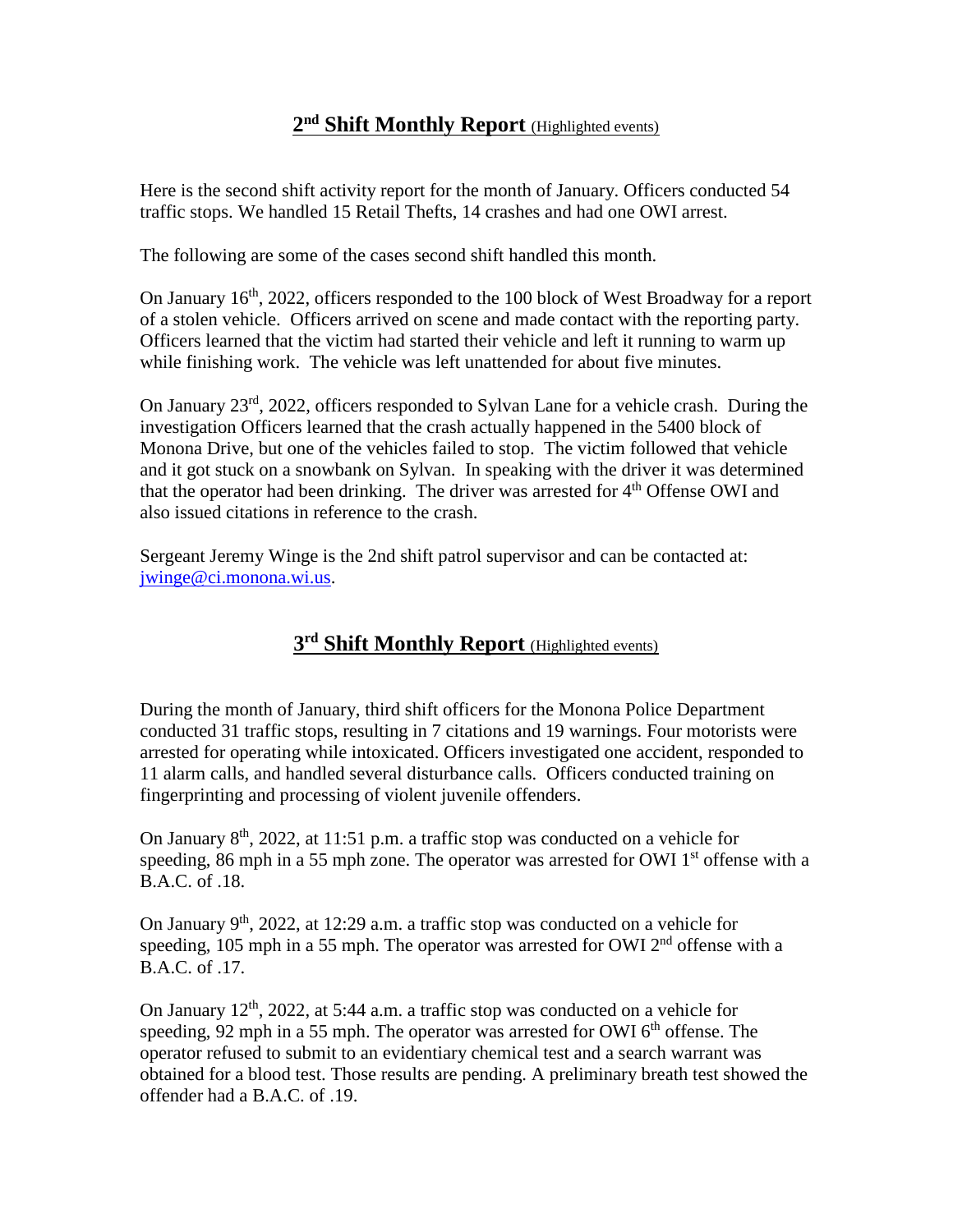On January  $13<sup>th</sup>$ , 2022, at 1:05 a.m. a traffic stop was conducted on a vehicle for speeding, 76 mph in a 55 mph. The operator was arrested for OWI 4th offense with a B.A.C. of .20.

On January  $25<sup>th</sup>$ , 2022, due to recent snowstorms Officers enforced over 20 street parking violations.

Sergeant Adam Nachreiner is 3<sup>rd</sup> shift patrol supervisor and can be contacted at [anachreiner@ci.monona.wi.us.](mailto:anachreiner@ci.monona.wi.us)

#### **Community Relations Officer**

In January, 2022 Officer Landon Flora became the new Community Relations Officer, as Officer Reynolds elected to pursue a new role in patrol. Officer Flora continued many of the roles and responsibilities that Officer Reynolds established in his tenure, such as license reviews, social media outreach, and other community partnerships.

Officer Flora became a liaison officer for Madison Area Crime Stoppers. Officer Flora attended a zoom meeting with Madison Area Crime Stoppers, and established future outreach opportunities and usage of Crime Stoppers within the City of Monona.

Some other meetings and events Officer Flora participated in were related to the stolen auto problem in Dane County. Officer Flora attended multiple zoom meetings with Stolen Auto Task Force and participated in a mass deployment proactive patrol event to assist in the apprehension and recovery of stolen automobiles.

Officer Flora also instructed Defense and Arrest Tactics (DAAT) on multiple occasions during this quarter's Consortium In-Service. In addition to instructing DAAT Officer Flora also gave a presentation on De-escalation and Excited Delirium to staff of Deer-Grove EMS, Cambridge EMS, Cambridge Fire, and two doctors in attendance from MEP.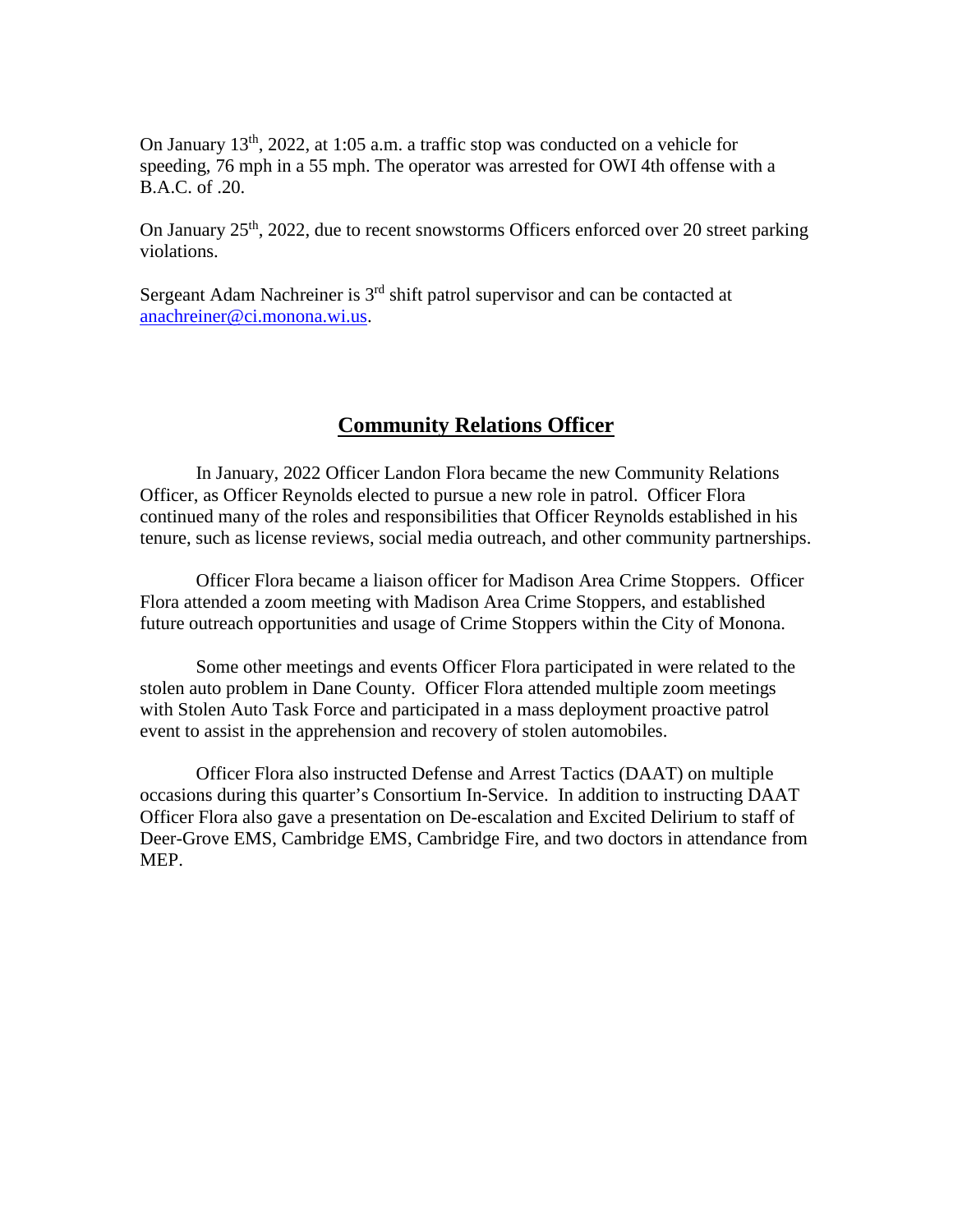## **INVESTIGATIVE DIVISION**

## **Detective Unit**

During the month of January 42 cases were reviewed for possible referral to the Investigative Division.

| Crime              | Number of Cases             |
|--------------------|-----------------------------|
| Drug Investigation | $\mathcal{D}_{\mathcal{L}}$ |
| Fraud              | 8                           |
| Retail Theft       | 24                          |
| Stolen Vehicle     |                             |
| Theft              |                             |

Members of the Investigative Unit were assigned to review and/or assist with many of the current and past incidents.

### **Current Investigations**

#### **MO21-10702 – SEXUAL ASSAULT**

An adult was drinking at a bar in downtown Madison, which led to a sexual encounter at an apartment in Monona. Multiple interviews were conducted and the case investigation is still on-going.

#### **MO21-10809 – THEFT**

Detectives recovered a stolen cell phone and returned it to the owner.

#### **MO22-00377 – PHYSICAL ABUSE OF A CHILD**

A Monona Detective, who was accompanied by Child Protective Services (CPS), interviewed a 13-year-old at a local school after he came to school a visible injury. During the interview, it was learned there was a physical disturbance at home which resulted in the injury. No arrests made at this time.

#### **MO22-00494 – DOMESTIC DISTURBANCE**

Two officers from other Departments, along with a Monona Detective, were called to assist Monona Officers in the 6300 block of East Gate Rd. Investigating officers were attempting to take a physically resistive suspect into custody on domestic related charges after he was trying to break into an occupied apartment. The suspect was placed into custody without injury and was transported to the Dane County Jail.

#### **MO22-00852 – STOLEN AUTO/CRASH**

Detectives conducted follow-up on a case where a suspect crashed a stolen vehicle on the Beltline and fled on foot. He was pursued, located, and arrested on multiple related charges.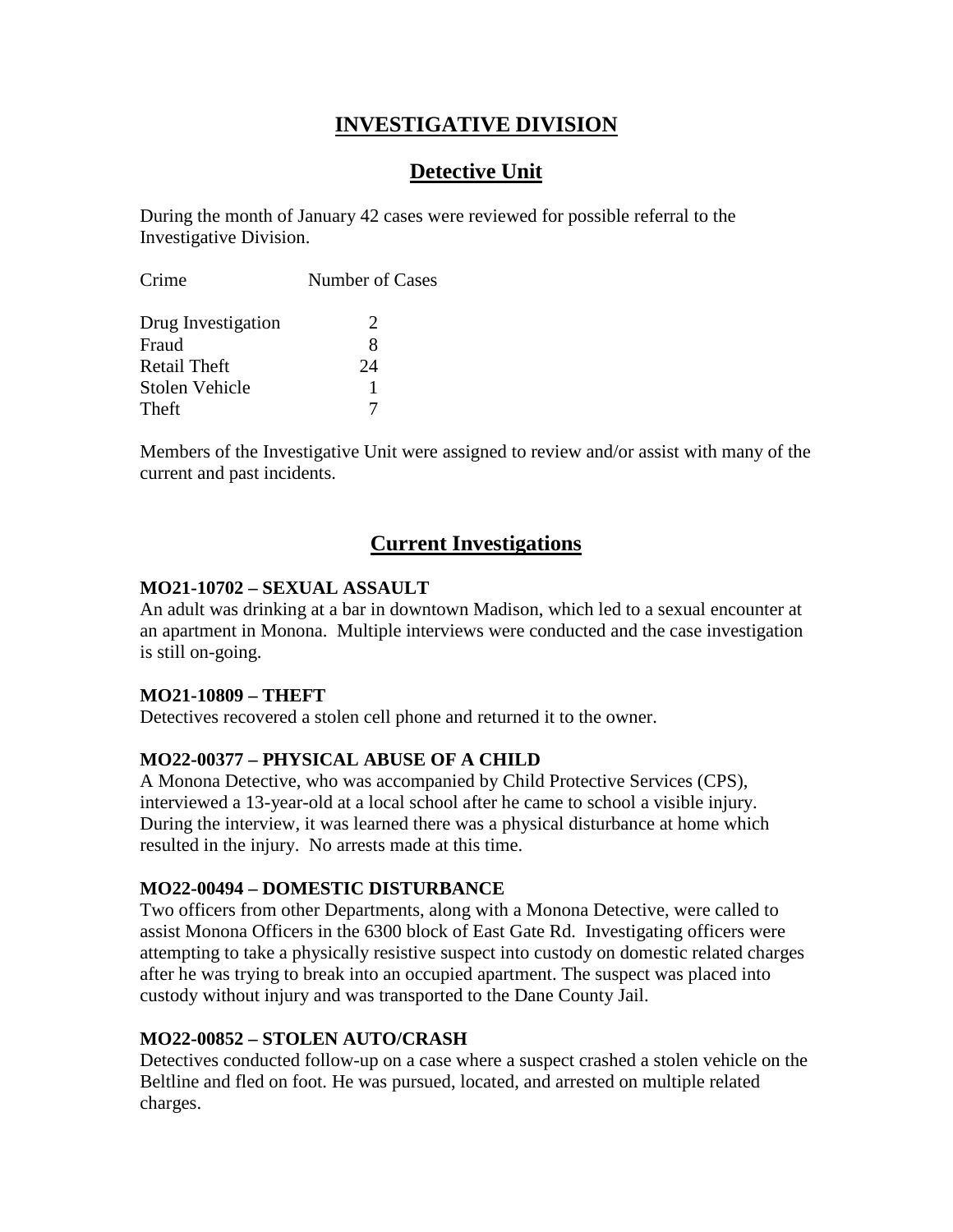#### **Other Activities**

Instructed In-service Property Room management Municipal Court Officer duties Auto theft task force meeting Hosted another auto theft task force operation

If you have information to provide in these or other incidents, please contact: Det. Sgt. Ryan Losby can be contacted at [rlosby@ci.monona.wi.us.](mailto:rlosby@ci.monona.wi.us) Det. Matthew Bomkamp can be contacted at [mbomkamp@ci.monona.wi.us.](mailto:mbomkamp@ci.monona.wi.us)

## **School Resource Officer**

In the month of January, I had 28 "official" contacts with students. My contacts initiated by building staff or administration saw an uptick to 43%. While 36% of my contacts were initiated by students. I participated in several rapport building opportunities with high school students, to include chaperoning a ski and snowboard club field trip to Tyrol Basin, and sampling food from a culinary class food truck war.

#### **INCIDENTS OF NOTE:**

**January 4, 2022** – I received an email from a high school counselor regarding a concerned parent and some damage done to her daughter's vehicle. I spoke with the parent before updating school administration. I reviewed video and determined another student had caused the damage by throwing a chunk of ice at the car. The parent was content with the student paying for the damage after it was repaired. The repair has not taken place yet. This case remains open.

**January 6, 2022** – A high school student found me and indicated another student was highly intoxicated. She was concerned for the student's well-being. I shared the information with school administration. The student was located, and he was incapacitated by alcohol. Parents were notified and picked the student up from school. It was recommended they seek AODA treatment for their child.

**January 12, 2022** – A high school staff member approached building administration with a concern of someone leaving trash on their vehicle for several days. They were unsure if they were being targeted by students or someone else. Administration asked me to look into the situation. I reviewed video footage and was able to identify several students responsible. Conversations were had with them. They were not targeting any staff member. The students were counseled and told to make better choices.

**January 13, 2022** – A high school student was allegedly being bullied by several other students. The older brother of the reporting student, decided to take matters into his own hands and battered two students. One victim received a bloody nose after being assaulted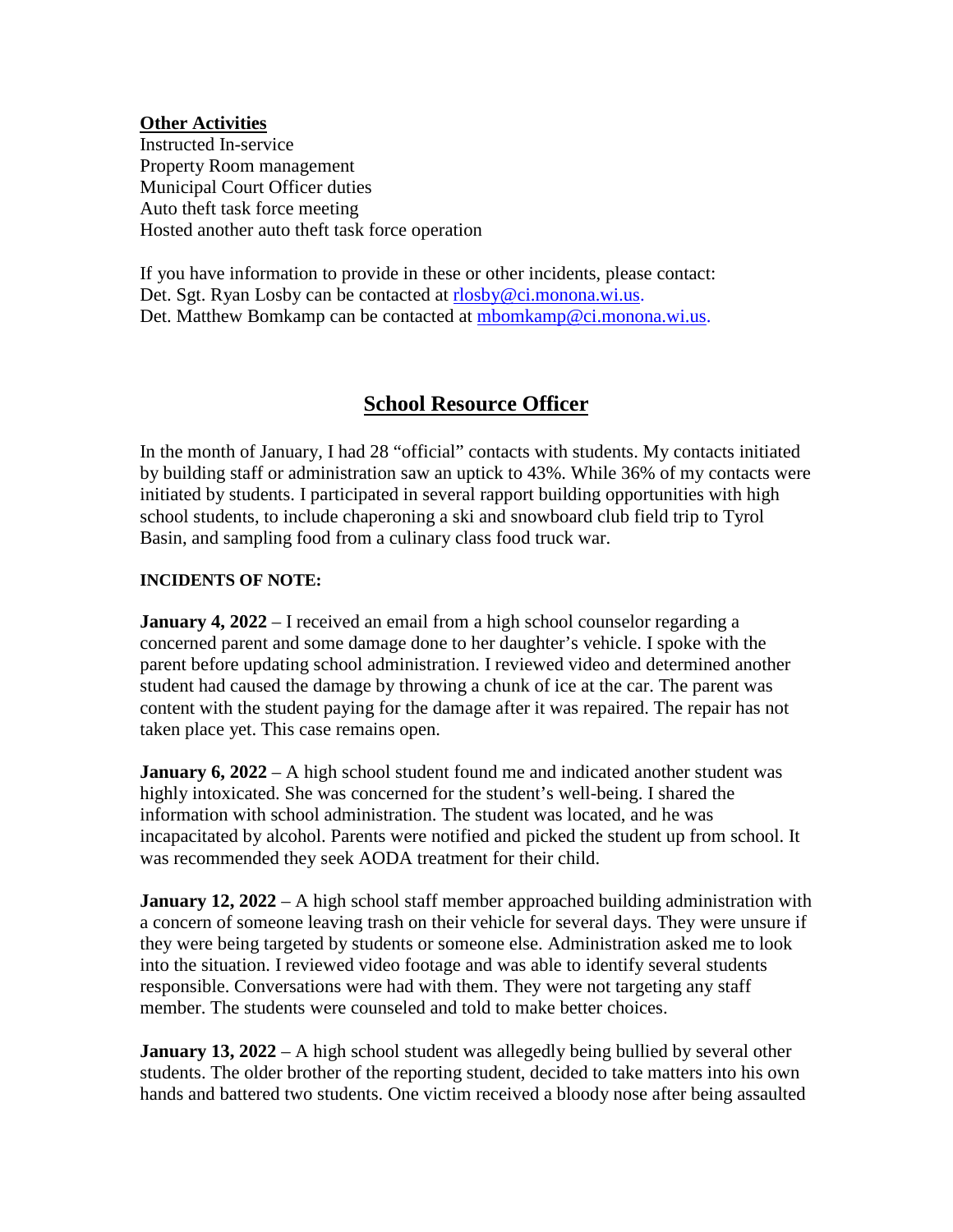in the bathroom. The other victim was punched in the face in the hallway and received a fractured bone in his face. The family of the victim with the broken bone pursued charges against the suspect. Criminal charges were referred to the Dane County District Attorney for Substantial Battery and Disorderly Conduct.

**January 20, 2022** – MG21 Upper Campus administration involved me in several home visits regarding habitual truancy. The school had exhausted their options for truancy and requested I issued citations. The students had been absent for at least part of 48 days and 44 days. One citation was left with an adult at one residence and mailed to the other.

AirPods seem to go missing daily. Two pairs of missing AirPods were located and returned to their rightful owners.

School Resource Officer Luke Wunsch can be contacted at [Lwunsch@ci.monona.wi.us.](mailto:Lwunsch@ci.monona.wi.us)

## **Citation and Arrest Statistics**

During the month of December, the Monona Police issued numerous traffic citations, municipal ordinance (non-traffic) citations, parking citations and warnings. In addition, there were many referrals for charges. See the detail below.

| <b>Traffic Citations</b>             |    |
|--------------------------------------|----|
| <b>Municipal Ordinance Citations</b> | 20 |
| <b>Parking Citations</b>             | 17 |
| <b>Traffic Warnings</b>              | 75 |
| <b>Adult Arrests &amp; Referrals</b> | 9  |
| Juvenile Arrests & Referrals         | 0  |
| <b>Warrant Arrest</b>                | 1  |
| Eligible CRC Referrals               |    |

Each of the adult and juvenile arrests and referrals take at least an hour of the Dispatchers' time to complete the reports and intake paperwork for the Dane County District Attorney's Office. Once completed these forms and reports are reviewed by the Investigations Lieutenant before submitting them to the DA's Office. Each of these submissions is reviewed for referral to the Dane County Community Restorative Court (CRC). CRC is a program to address youthful offenders, age  $17 - 25$ , with little or no Criminal History in a restorative justice model as an alternative to formal criminal charges. The CRC Referrals line above shows the number of Adult Arrests & Referrals who qualified to participate in CRC. Offenders who fail to complete CRC are referred back to the DA's Office for formal charging.